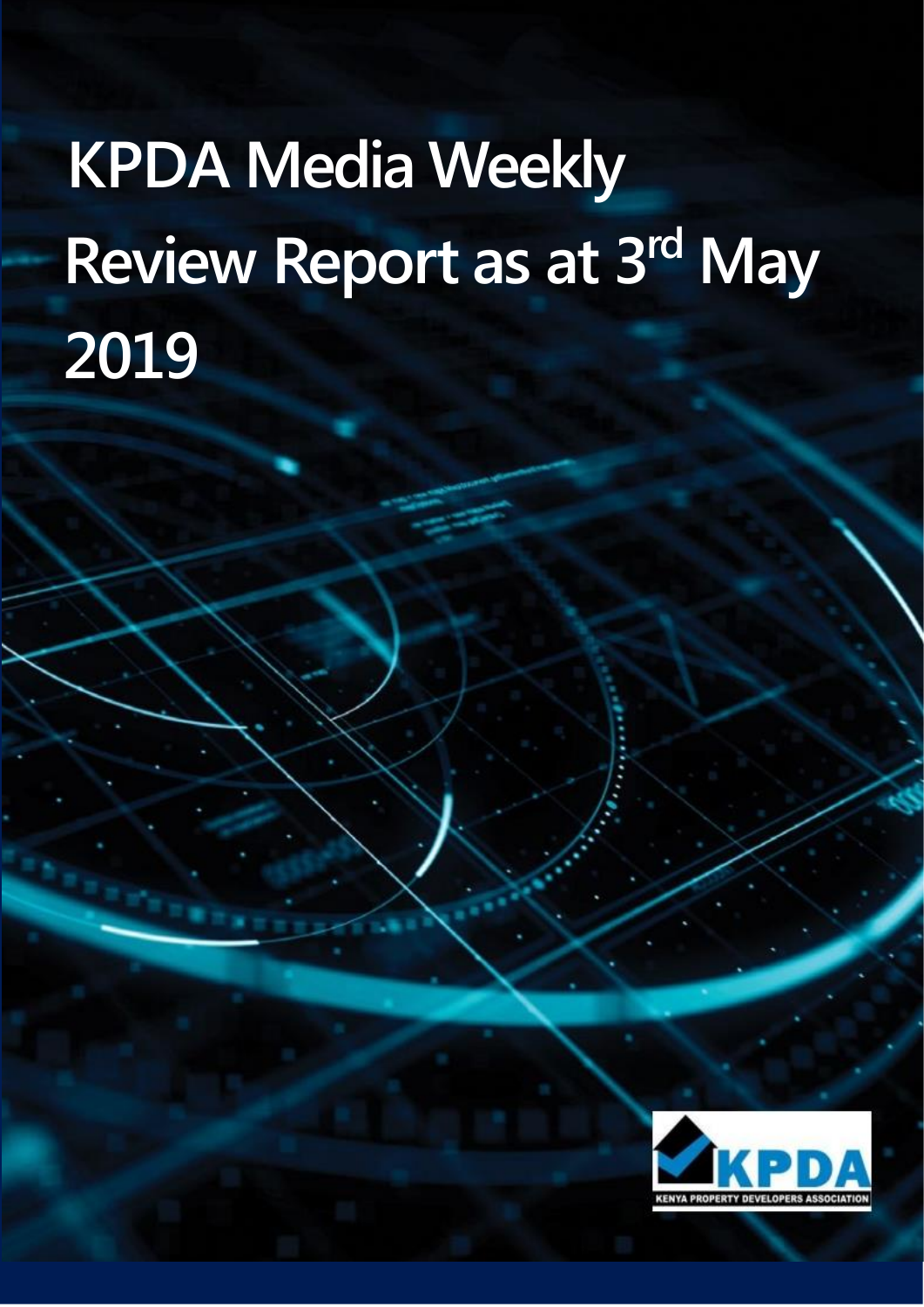# **CEO DE-BRIEF**



#### INVITATION TO THE RAK/KPDA BREAKFAST FORUM, TUESDAY 21ST MAY 2019 AT THE **PARK INN BY RADISON, WESTLANDS**





#### **Invitation to the: RAK/KPDA BREAKFAST FORUM** Theme: "Practically Growing Real **Estate Investments in Kenya"**

Date: Tuesday, 21st May 2019 Venue: Park Inn by Radisson Hotel, Westlands - Nairobi Time: 7.30am - 10.30am

REITS Association of Kenya (RAK) was established in 2017 by players in the Real Estate and Capital Markets sectors with the aim of promoting the growth of REITs market in Kenya. One of the Association's immediate goals is to promote the growth of REITs as a viable investable asset class by providing information and guidance to market aligned with proven global standards drawn from our international partners through focused small forums and conferences.

The REITS Association of Kenya and the Kenya Property Developers Association will hold a Breakfast Forum on Tuesday, 21st May 2019 from 7.30am to 10.30am at the Park Inn by Radisson Hotel, Westlands. The theme of the breakfast event is "Practically Growing Real Estate Investments in Kenya."

#### **Target Audience**

Developers, Pension Funds, Financial Institutions, Fund Managers, Insurance Companies, Transaction Advisors, Administrators, Stock Brokers, Investors, Regulators and other key market stakeholders.



#### **Objective of this Forum**

- a) To discuss the systematic journey of how REITs come to market.
- To draw potential REIT issuers together to encourage  $b)$ them to undertake an incubation process supported by RAK.

#### **Speakers and Panelists**

- REITS Association of Kenya (RAK)
- Financial Sector Deepening Africa (FSDA)
- Capital Markets Authority (CMA)
- Nairobi Securities Exchange (NSE) Actis
- Centum
- Zamara
- iJenga Ventures

#### **Charges**

- RAK/KPDA Members: Kshs.3,500
- Non Members: Kshs.4,500

#### The deadline to RSVP (with payment) is

**WEDNESDAY 15TH MAY 2019** with the RAK secretariat on tel 020 283 1000 or by email to the RAK Senior Administrator

Ms. Wendy Owade on raksecretariat@nse.co.ke

To view the programme, please click here.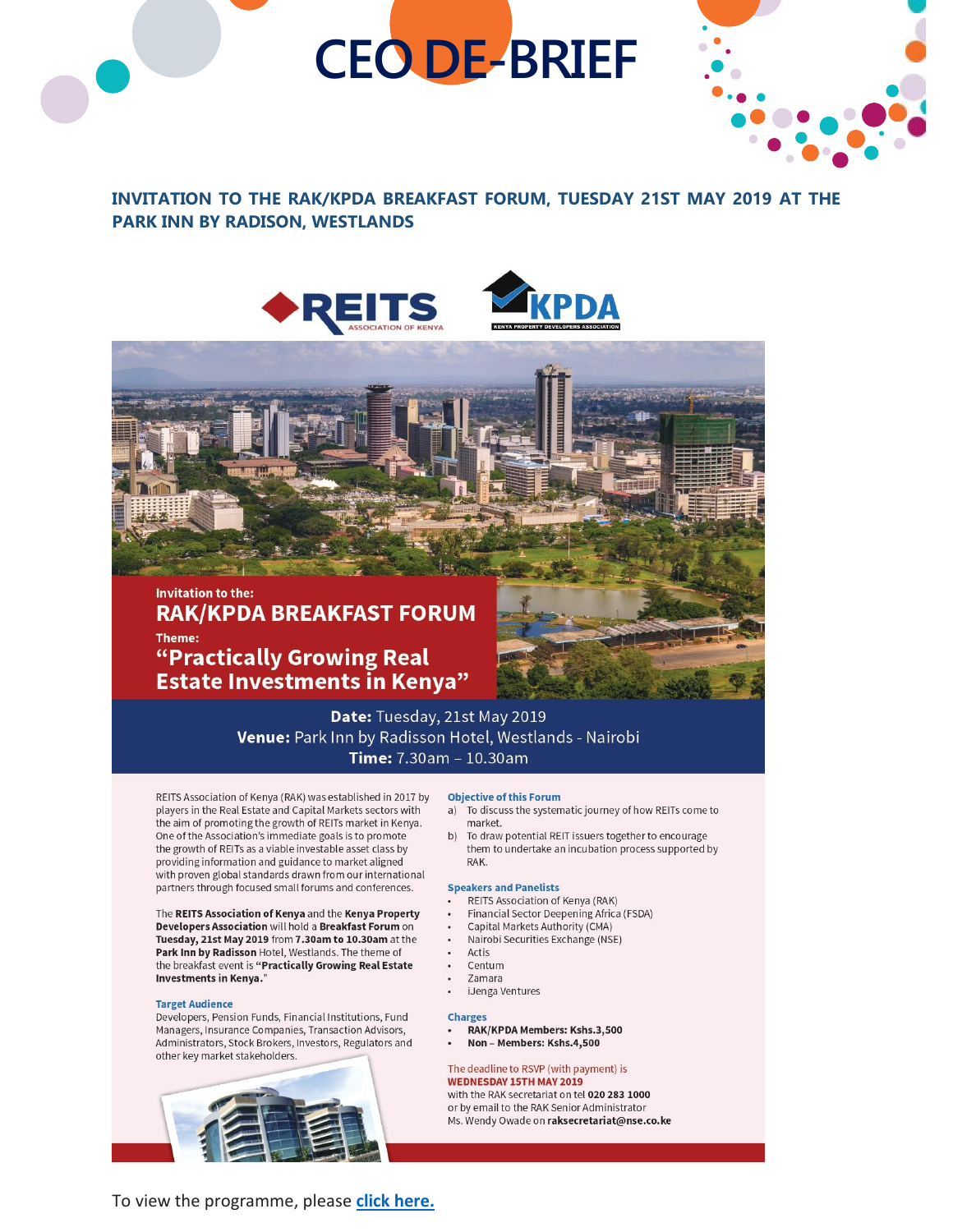# **3 rd May 2019**

#### **Business Daily| DoreenWainainah| Friday 3rd May 2019**

#### **SANKARA HOTEL COMPLETES SHIFT TO MARRIOTT SUB-BRAND**

US hotel chain Marriott has debuted in Kenya with the finalisation of the rebrand of Sankara Hotel. Read [More.](https://www.businessdailyafrica.com/corporate/companies/Sankara-Hotel-completes-shift-to-Marriott/4003102-5098142-im8y5rz/index.html)

# **2 nd May 2019**

#### **Daily Nation| Eric Wainaina| Thursday 2 ndMay 2019**

#### **PROPERTY PRICES PUSH INVESTORS TO FAR-FLUNG AREAS**

The increasing property value in areas proxy to the city and its immediate outskirts, as well as the infrastructural development by the government in areas considered rural, has seen investors in the real estate sector rush to far areas where huge and affordable land is available. [Read More.](https://www.nation.co.ke/lifestyle/dn2/Property-prices-push-investors-to-far-flung-areas/957860-5096018-8wt0fhz/index.html)

#### **Daily Nation| Sellah Wairimu |Thursday 2 ndMay 2019**

#### **BIO DIGESTERS OFFER CHEAPER WAY TO MANAGE HOME WASTE**

With land becoming scarce in urban areas, people are turning to bio digesters to save space. [Read More.](https://www.nation.co.ke/lifestyle/dn2/Bio-digesters-offer-cheaper-way-to-manage-home-waste/957860-5096054-l64fhtz/index.html)

#### **Business Daily | Brian Ngugi and Sam Kiplagat| Thursday 2 nd May 2019**

#### **NAIROBI BUILDING LEASED TO JUDICIARY SET FOR AUCTION IN DEBT ROW**

A controversial building leased out to the Judiciary for use by Court of Appeal judges in Nairobi has been put up for auction over an unspecified debt allegedly owed by its owners[. Read More.](https://www.businessdailyafrica.com/news/Nairobi-building-leased-to-Judiciary-set-for-auction-in-debt-row/539546-5097212-5couks/index.html)

#### **Business Daily | Editorial| Thursday 2 ndMay 2019**

#### **EDITORIAL: CLARIFY AFFORDABLE HOMES PLAN BEFORE ROLLING IT OUT**

The World Bank's approval of Sh25 billion to help Kenya set up a mortgage refinancing company will inject much-needed cash in a key pillar of the Big Four Agenda of building affordable homes[. Read More.](https://www.businessdailyafrica.com/analysis/editorials/Clarify-affordable-homes-plan-before/4259378-5097954-upm0q0/index.html)

#### **Business Daily | Sam Kiplagat | Thursday 2 ndMay 2019**

#### **SWAZURI CASH BAIL CUT TO SH7M**

Former National Land Commission chairman Muhammad Swazuri got a reprieve Thursday after the High Court reviewed his bail terms downwards[. Read More.](https://www.businessdailyafrica.com/economy/Swazuri-cash-bail-cut-to-Sh7m/3946234-5098194-ms3nuv/index.html)

#### **Business Daily | Douglas Kiereini| Thursday 2 ndMay 2019**

#### **HOW 1934 MORRIS-CARTER LAND REPORT SET STAGE FOR MAU MAU**

While reviewing my recent article on All Saints' Church Limuru with a friend, I came across the name of a white extremist group called the "Tigoni Tigers", a militant offshoot of the long-established Limuru Farmers Association[. Read More.](https://www.businessdailyafrica.com/lifestyle/society/-land-report-set-stage-for-Mau-Mau/3405664-5097794-ba4c7tz/index.html)

# **1 st May 2019**

#### **Daily Nation| Paul Wafula |Wednesday 1 stMay 2019**

#### **WORLD BANK APPROVES SH25BN LOAN FOR AFFORDABLE HOUSING**

The World Bank has approved a Sh25 billion loan for Kenyans who are unable to access affordable housing finance. [Read More.](https://www.nation.co.ke/news/World-Bank-gives-Sh25bn-housing-loan-/1056-5096028-sn4524z/index.html)

#### **Business Daily|Sam Kiplagat| Wednesday 1 st May 2019**

#### **NO REPRIEVE FOR NLC OFFICERS IN SH109M GRAFT SUIT AS HARASSMENT CLAIMS DISMISSED**

A judge has dismissed a petition by two officials of the National Land Commission (NLC) who sought protection, accusing the anti-graft agency of harassment. [Read More.](https://www.businessdailyafrica.com/economy/No-reprieve-for-NLC-officers-in-Sh109m-graft-suit-/3946234-5096616-munmfm/index.html)

#### **Business Daily|Sam Kiplagat| Wednesday 1 st May 2019**

**NO REPRIEVE FOR NLC OFFICERS IN SH109M GRAFT SUIT AS HARASSMENT CLAIMS DISMISSED**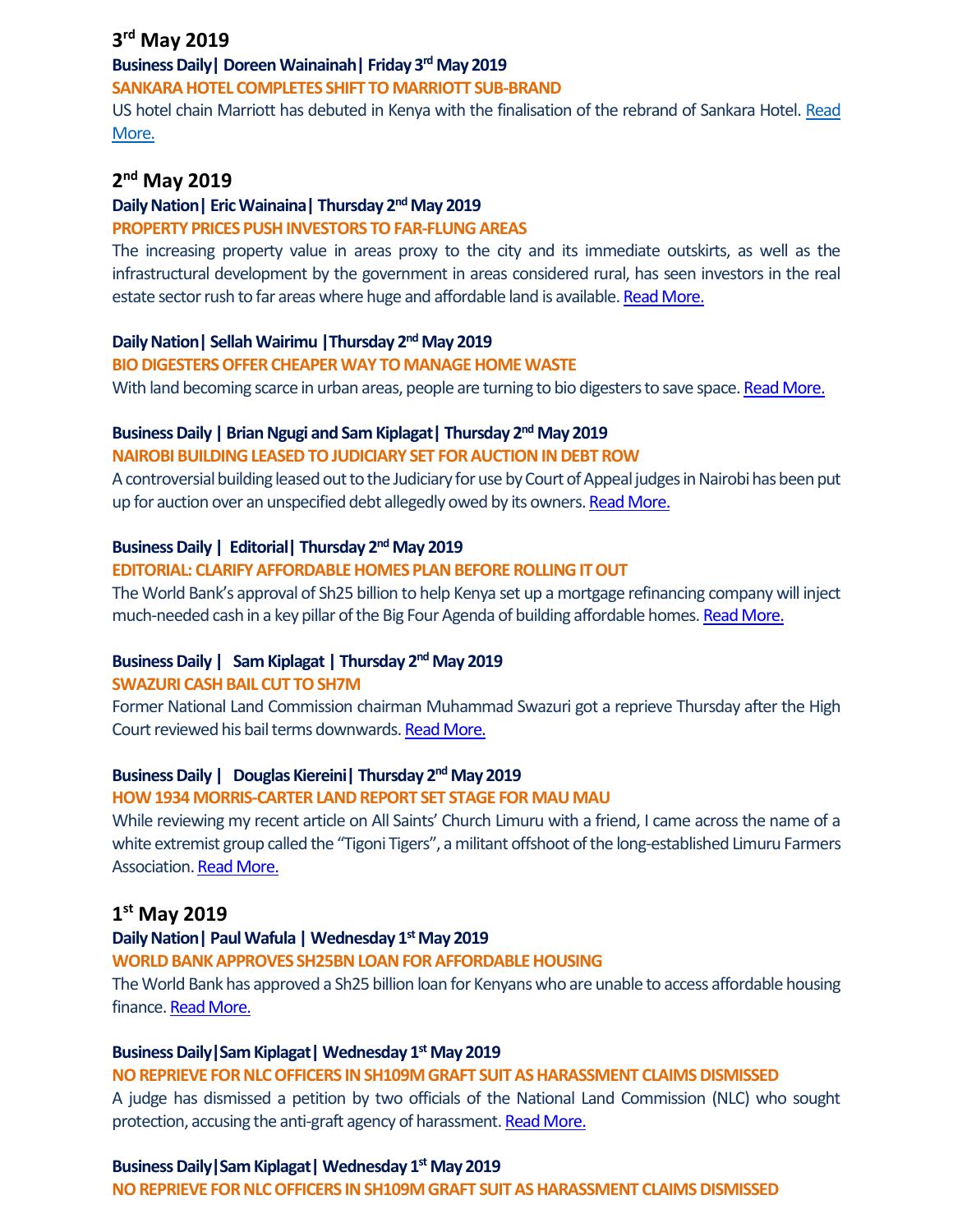A judge has dismissed a petition by two officials of the National Land Commission (NLC) who sought protection, accusing the anti-graft agency of harassment. [Read More.](https://www.businessdailyafrica.com/economy/No-reprieve-for-NLC-officers-in-Sh109m-graft-suit-/3946234-5096616-munmfm/index.html)

#### **Daily Nation| GeorgeOmondi|Wednesday 1 stMay 2019**

#### **WB APPROVES SH25BN TO BOOST CHEAP MORTGAGE**

The World Bank has approved Sh25 billion (\$250 million) to help Kenya set up a mortgage refinancing company that will make it easier for banks to access long-term finance for cheaper home loans[. Read More.](https://www.nation.co.ke/business/WB-approves-Sh25bn-to-boost-cheap-mortgage/996-5096652-ycixk2z/index.html)

#### **30th April 2019**

#### **Business Daily | Barnabas Bii and Stanley Kimuge| Tuesday 30thApril 2019**

#### **COMPENSATION FOR LANDOWNERS TO DELAY ELDORET BYPASS PLANS**

The construction the Sh6 billion Eldoret Southern By-pass project is expected to take longer than expected due to delays by the National Land Commission (NLC) to release funds to compensate families displaced to pave way for the implementation of the project. [Read more.](https://www.businessdailyafrica.com/corporate/shipping/Compensation-for-landowners-to-delay-Eldoret/4003122-5095104-t2s5qrz/index.html)

#### **Business Daily | Brian Ngugi| Tuesday 30thApril 2019**

#### **HOME AFRIKA DELAYS RESULTS ON ACCOUNTING REVIEW**

Nairobi bourse-listed real estate developer Home Afrika yesterday said it would delay release of its full year results for the period ending December 2018 due to ongoing possible restructuring. [Read more.](https://www.businessdailyafrica.com/corporate/companies/Home-Afrika-delays-results/4003102-5094938-fllug9z/index.html)

#### **Business Daily|Sam Kiplagat| Tuesday 30th May 2019**

#### **COMPENSATION FOR LANDOWNERS TO DELAY ELDORET BYPASS PLANS**

A judge has dismissed a petition by two officials of the National Land Commission (NLC) who sought protection, accusing the anti-graft agency of harassment. [Read More.](https://www.businessdailyafrica.com/economy/No-reprieve-for-NLC-officers-in-Sh109m-graft-suit-/3946234-5096616-munmfm/index.html)

#### **The Standard|Reuters| Tuesday 30thMay 2019**

#### **INFLATION SHOOTS UP TO 6.58 PER CENT IN APRIL**

Kenya's inflation shot up to 6.58 percent year-on-year in April from 4.35 percent a month earlier, due to rising food, electricity and fuel prices, the statistics office said on Tuesday. [Read More.](https://www.standardmedia.co.ke/business/article/2001323385/cost-of-living-up-in-april-knbs)

# **29th April 2019**

#### **Business Daily | Joseph Wangui| Monday 29 thApril 2019**

#### **PROPERTY OWNERS SUE NYERI OVER LAND COSTING**

More than 100 property owners in Nyeri town have sued the county government for over-valuing their properties and introducing new land rates without conducting a public participation exercise. [Read more.](https://www.businessdailyafrica.com/news/counties/Property-owners-sue-Nyeri-over-land-costing/4003142-5093232-h3h8rw/index.html)

#### **Business Daily | Rushdie Oudia | Monday 29 thApril 2019**

#### **KISUMU EYES LAND BANK TO ATTRACT PRIVATE INVESTORS**

Kisumu County has allocated Sh102 million for a land bank set up, planning of new towns and establishment of a valuation roll as it moves to streamline land issues affecting the region. [Read more.](https://www.businessdailyafrica.com/news/counties/Kisumu-eyes-land-bank-to-attract-/4003142-5093228-ltj63bz/index.html)

#### **Business Daily | Lynet Igadwah | Monday 29 thApril 2019**

#### **CITY HALL STOPS REVENUE COLLECTION OUTSOURCING**

City Hall will stop outsourcing revenue collection after the expiry of Jambopay contract, saying it acquired own software for collecting income like land rates and parking fees. [Read more.](https://www.businessdailyafrica.com/economy/City-Hall-stops-revenue-collection-outsourcing/3946234-5093372-lm23iv/index.html)

# **28 th April 2019**

#### **Daily Nation |George Sayagie and Victor Raballa| Sunday 28 thApril 2019**

**SGR PAY BOMBSHELL FOR PRIME LAND BROKERS ON NAROK-KISUMU ROUTE**

The bombshell that the Standard Gauge Railway (SGR) will not immediately go past Naivasha to Kisumu has hit hard a number of speculators who had bought property worth billions of shillings along the route eyeing compensation from the government. [Read more.](https://www.nation.co.ke/business/Homeowners-risk-eviction-in-Kajiado/996-5081446-rngc41z/index.html)